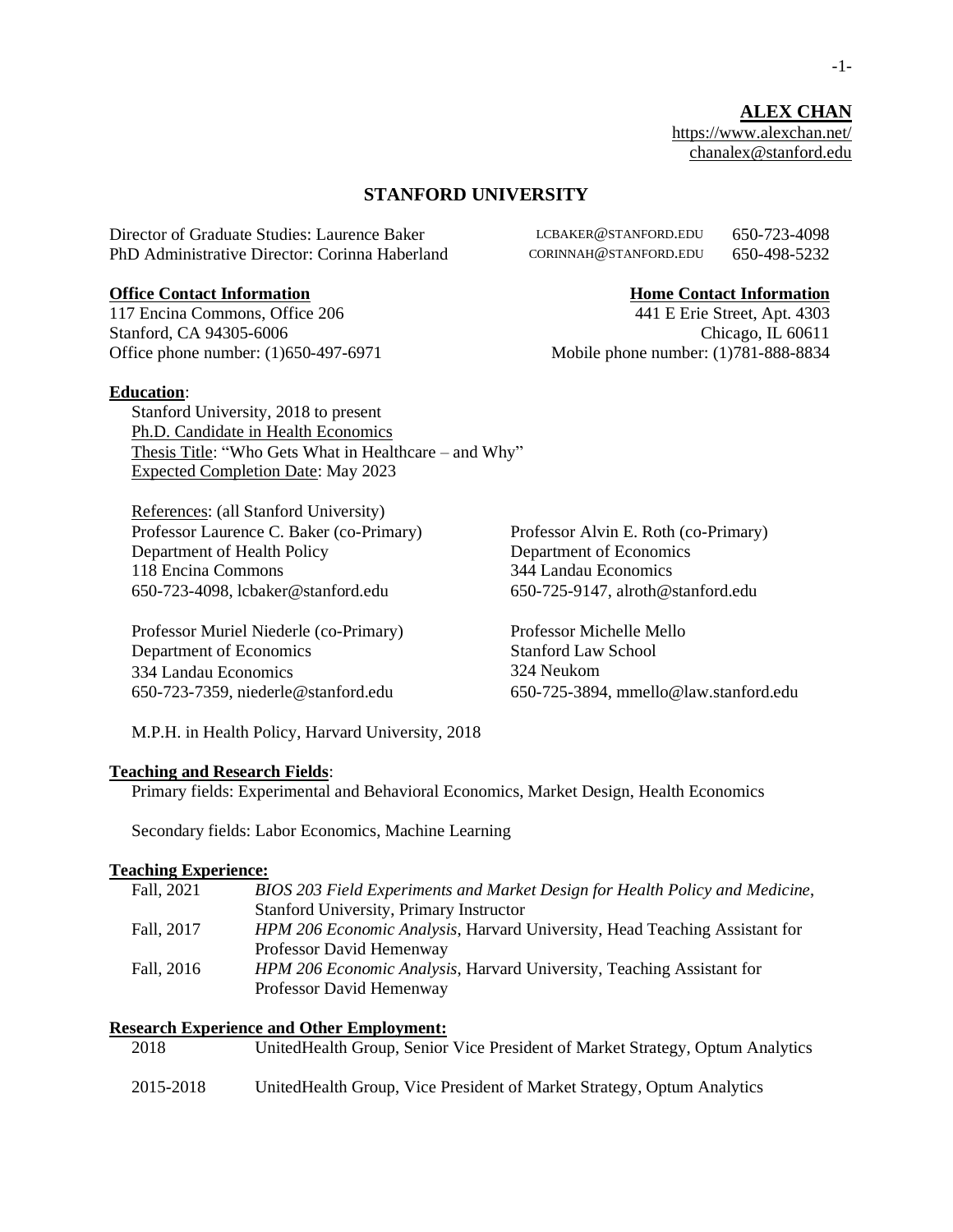| 2017-2018 | Harvard University, Research Associate, Dana Farber Cancer Institute |
|-----------|----------------------------------------------------------------------|
| 2014-2015 | Origyn Inc., Co-Founder and CEO                                      |
| 2014-2015 | Liberty Mutual Insurance, Head of Strategy and Planning              |
| 2013-2014 | Liberty Mutual Insurance, Director of Strategy and Planning          |
| 2013      | The Economist Group, Senior Analyst, Economist Intelligence Unit     |
| 2011-2013 | McKinsey and Company, Associate/Senior Associate                     |

#### **Honors, Scholarships, and Fellowships:**

| 2022-2023 | Dixon and Carol Doll Graduate Fellowship, Stanford Institute for Economic Policy |
|-----------|----------------------------------------------------------------------------------|
|           | Research                                                                         |
| 2022      | Best Paper Award (First Place), Essen Health Conference                          |
| 2022      | American Society of Health Economists Diversity Scholarship                      |
| 2022      | Invited Speaker, Rising Stars in Market Design (University of Tokyo)             |
| 2021      | All-California Labor Economics Conference Outstanding Poster Award               |
| 2021      | Stanford Office of Graduate Education Travel Grant                               |
| 2021-2022 | Agency for Healthcare Research & Quality T32 Grant                               |
| 2018-2022 | Gerhard Casper Stanford Graduate Fellowship for Science and Engineering          |
| 2019      | Palliative Medicine Editor's Choice Paper                                        |

## **Publications:**

Chan, A. (2021). "**[Hypothermic Machine Perfusion in Liver Transplantation](https://www.nejm.org/doi/full/10.1056/NEJMc2108879)**". *New England Journal of Medicine* 385, 766-768.

Chan, A. (2020). "**[U.S. Organ Policy](https://jamanetwork.com/journals/jama/article-abstract/2758996)**". *JAMA* 323(3):278-279.

Chan, A. and K. Schulman (2020). "**[Examining Pharmaceutical Benefits in the United States—A](https://jamanetwork.com/journals/jama-health-forum/fullarticle/2763175)  [Framework](https://jamanetwork.com/journals/jama-health-forum/fullarticle/2763175)**". *JAMA Health Forum* e200291-e200291.

Chan A., I. Chien, E. Moseley, S. Salman, S. Kaminer Bourland, D. Lamas, A. M. Walling, J. A. Tulsky, C. Lindvall (2019) "**[Deep Learning Algorithms to Identify Documentation of Serious](https://journals.sagepub.com/doi/abs/10.1177/0269216318810421)  [Illness Conversations During Intensive Care Unit Admissions](https://journals.sagepub.com/doi/abs/10.1177/0269216318810421)**". *Palliative Medicine* 33.2 (2019): 187-196.

# **Research Papers:**

"Discrimination and Quality Signals: A Field Experiment with Healthcare Shoppers" (Job Market Paper) This paper provides evidence that customer discrimination in the market for doctors can be largely accounted for by biased beliefs and deniable prejudice. I evaluate customer preferences in the field with an online platform where cash-paying consumers can shop and book a provider for medical procedures based on a novel experimental paradigm called validated incentivized conjoint analysis (VIC). Actual paying customers evaluate doctor options they know to be hypothetical to be matched with a customized menu of real doctors, preserving incentives. Racial discrimination reduces patient willingness-to-pay for black and Asian doctors by 12.7% and 8.7% of the average colonoscopy price respectively; customers are willing to travel 100–250 miles to see a white doctor instead of a black doctor, and somewhere between 50–100 to 100–250 miles to see a white doctor instead of an Asian doctor. Further, providing signals of doctor quality reduces this willingness-to-pay racial gap by about 90%, which suggests that statistical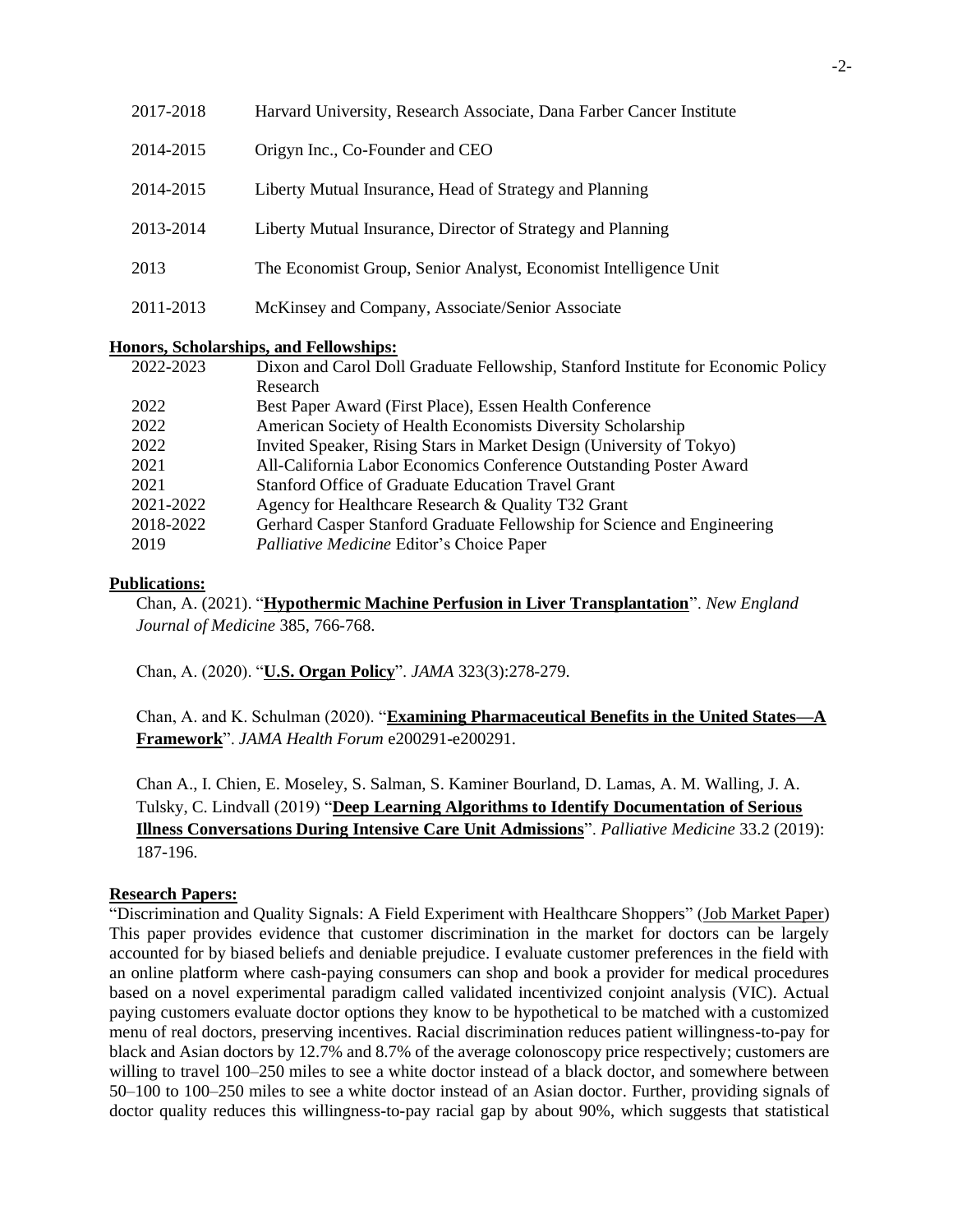discrimination could be an important cause of the gap. The willingness-to-pay penalties on minority doctors are multiples of actual average quality differences, which suggest that inaccurate or behavioral statistical discrimination is at play. Actual booking behavior allows cross-validation of incentive compatibility of stated preference elicitation via VIC.

### "Regulation of Organ Transplantation and Procurement: A Market Design Lab Experiment" (with Alvin E. Roth)

# *Submitted*

We conduct a lab experiment that shows current rules regulating transplant centers (TCs) and organ procurement organizations (OPOs) create perverse incentives that inefficiently reduce both organ recovery and beneficial transplantations. We model the decision environment with a 2-player multi-period game between an OPO and a TC. In the condition that simulates current rules, OPOs recover only highestquality kidneys and forgo valuable recovery opportunities, and TCs decline some beneficial transplants and perform some unnecessary transplants. Alternative regulations that reward TCs and OPOs together for health outcomes in the entire patient pool lead to behaviors that increase organ recovery and appropriate transplants.

# "Liver Exchange with Equipoise"

The practical and ethical needs of liver exchange are different from kidney exchange, a new mechanism is proposed and implemented in the field. Instead of just maximizing the number of exchanges, clinicians prioritize liver transplant candidates with the highest medical urgency. Donation of the right liver lobe is five-fold riskier than the left lobe for the donor. An exchange that involves donors giving different lobes is deemed unfair (violates equipoise). The new mechanism identifies optimal matchings for the organ exchange problem that flexibly meet any finite exchange cycle-length constraint, accommodate indifferences in "preferences," maximize transplants for highest priority patients and ensure equipoise for donors.

- Non-academic piece on implementation of liver exchange: Salman S. et al. (2021). ["Liver](http://www.hhpronline.org/articles/2021/1/14/liver-exchange-a-pathway-to-increase-access-to-transplantation)  [Exchange: A Pathway to Increase Access to Transplantation"](http://www.hhpronline.org/articles/2021/1/14/liver-exchange-a-pathway-to-increase-access-to-transplantation) *Harvard Health Policy Review*.

# **Research Paper(s) in Progress:**

Chan, A.. "Women in Emergency Medicine Improve Health Outcomes"

Chan, A. and K. Sweat. "Why Can You Buy a Body but Not a Kidney? An Experiment on Repugnance Conveyance"

Chan, A.. "Cherry Picking and Lemon Dropping to Meet Quality Standards: The Case of Abdominal Transplant Surgeons"

# **Seminar, Conference Presentations and Invited Talks:**

| 2022 | Becker Friedman Institute/Booth Stigler Center at the University of Chicago    |
|------|--------------------------------------------------------------------------------|
| 2022 | NBER Working Group on Race and Stratification                                  |
| 2022 | Advances with Field Experiments Conference at the University of Chicago        |
| 2022 | Annual Conference of the American Society of Health Economists (ASHEcon)       |
| 2022 | Discrimination and Diversity Workshop hosted by the University of East Anglia  |
| 2022 | Economic Science Association World Conference (Boston/Cambridge)               |
| 2022 | <b>Essen Health Conference</b>                                                 |
| 2022 | RIDGE Public Economics Workshop                                                |
| 2022 | Bay Area Behavioral and Experimental Economics Workshop                        |
| 2022 | Economic Science Association European Conference (Bologna)                     |
| 2022 | <b>Banff Empirical Microeconomics Conference</b>                               |
| 2022 | Harvard Business School Negotiations, Organizations and Markets Unit           |
| 2022 | ESA Joint initiative for Latin American Experimental Economics Special Meeting |